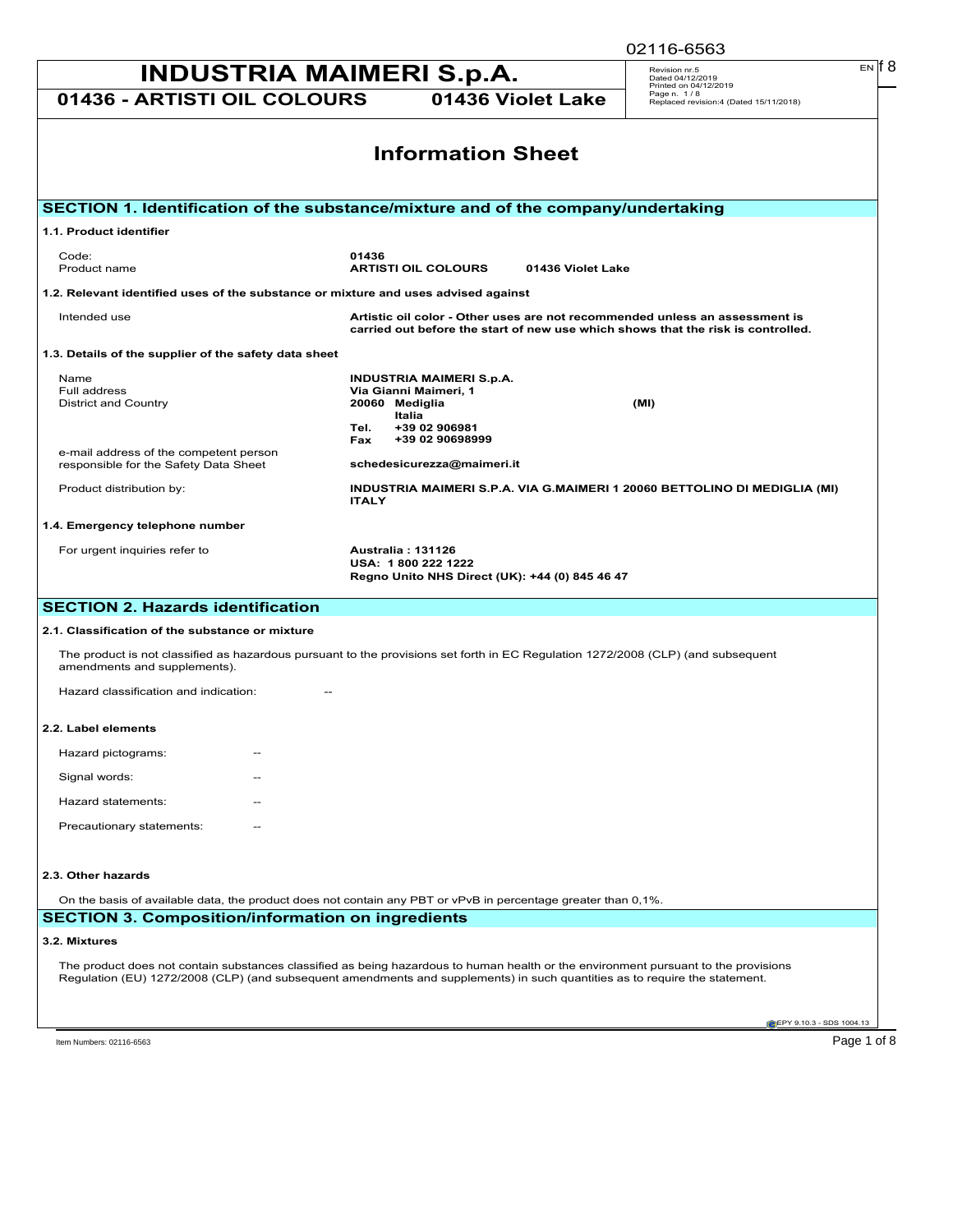**01436 - ARTISTI OIL COLOURS 01436 Violet Lake**

# **SECTION 4. First aid measures**

#### **4.1. Description of first aid measures**

Not specifically necessary. Observance of good industrial hygiene is recommended.

#### **4.2. Most important symptoms and effects, both acute and delayed**

Specific information on symptoms and effects caused by the product are unknown.

**4.3. Indication of any immediate medical attention and special treatment needed**

Information not available

# **SECTION 5. Firefighting measures**

#### **5.1. Extinguishing media**

SUITABLE EXTINGUISHING EQUIPMENT The extinguishing equipment should be of the conventional kind: carbon dioxide, foam, powder and water spray. UNSUITABLE EXTINGUISHING EQUIPMENT None in particular.

#### **5.2. Special hazards arising from the substance or mixture**

HAZARDS CAUSED BY EXPOSURE IN THE EVENT OF FIRE Do not breathe combustion products.

#### **5.3. Advice for firefighters**

#### GENERAL INFORMATION

Use jets of water to cool the containers to prevent product decomposition and the development of substances potentially hazardous for health. Always wear full fire prevention gear. Collect extinguishing water to prevent it from draining into the sewer system. Dispose of contaminated water used for extinction and the remains of the fire according to applicable regulations. SPECIAL PROTECTIVE EQUIPMENT FOR FIRE-FIGHTERS

Normal fire fighting clothing i.e. fire kit (BS EN 469), gloves (BS EN 659) and boots (HO specification A29 and A30) in combination with self-contained open circuit positive pressure compressed air breathing apparatus (BS EN 137).

# **SECTION 6. Accidental release measures**

### **6.1. Personal precautions, protective equipment and emergency procedures**

Use breathing equipment if fumes or powders are released into the air. These indications apply for both processing staff and those involved in emergency procedures.

#### **6.2. Environmental precautions**

The product must not penetrate into the sewer system or come into contact with surface water or ground water.

#### **6.3. Methods and material for containment and cleaning up**

Confine using earth or inert material. Collect as much material as possible and eliminate the rest using jets of water. Contaminated material should be disposed of in compliance with the provisions set forth in point 13.

#### **6.4. Reference to other sections**

Any information on personal protection and disposal is given in sections 8 and 13.

# **SECTION 7. Handling and storage**

#### **7.1. Precautions for safe handling**

Before handling the product, consult all the other sections of this material safety data sheet. Avoid leakage of the product into the environment. Do not eat, drink or smoke during use.

#### **7.2. Conditions for safe storage, including any incompatibilities**

**CEPY 9.10.3 - SDS 1004.1** 

Item Numbers: 02116-6563 Page 2 of 8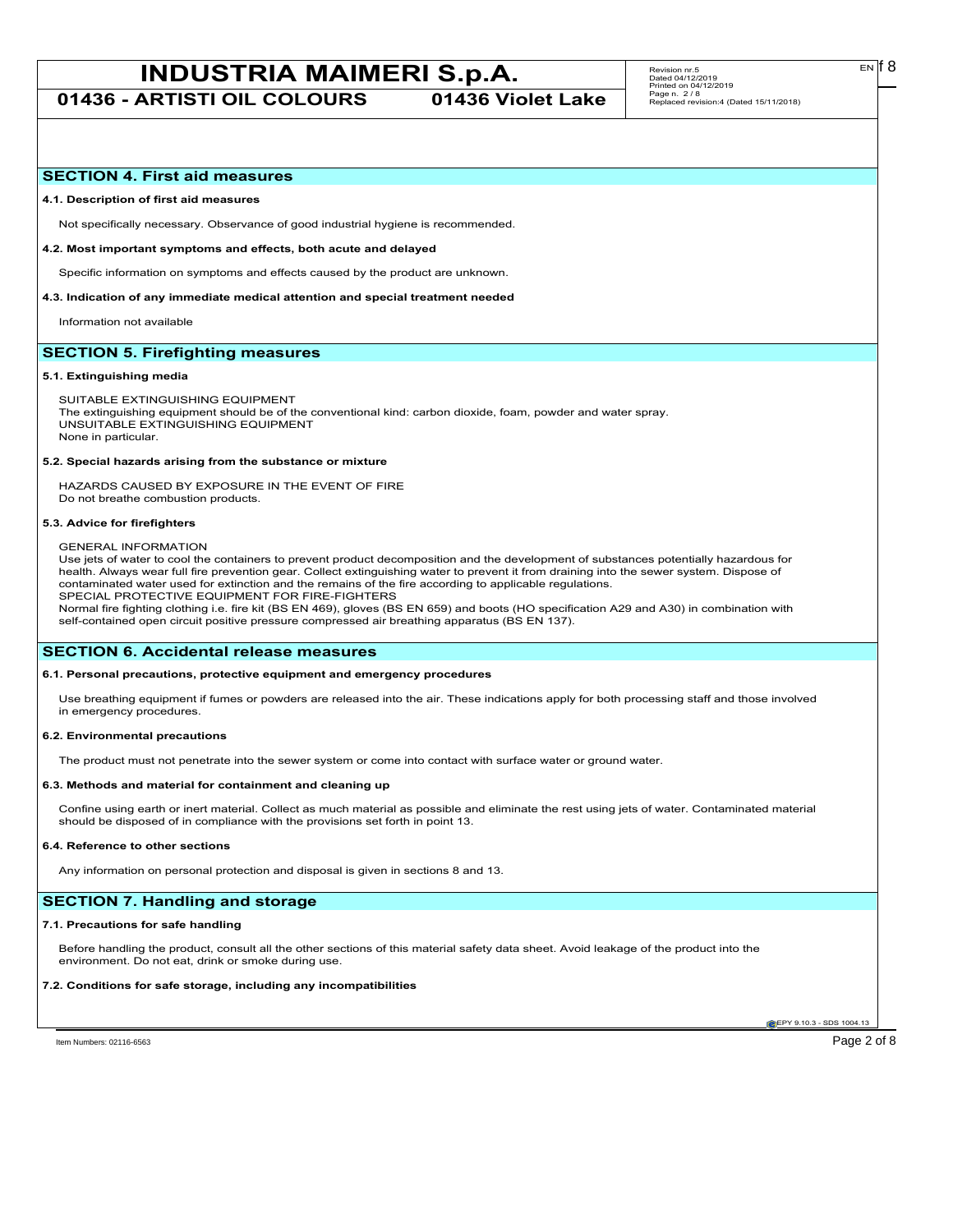**01436 - ARTISTI OIL COLOURS 01436 Violet Lake**

# **SECTION 7. Handling and storage** ... / >>

Keep the product in clearly labelled containers. Keep containers away from any incompatible materials, see section 10 for details.

# **7.3. Specific end use(s)**

Information not available

# **SECTION 8. Exposure controls/personal protection**

### **8.1. Control parameters**

Information not available

# **8.2. Exposure controls**

Comply with the safety measures usually applied when handling chemical substances. HAND PROTECTION None required. SKIN PROTECTION None required. EYE PROTECTION None required. RESPIRATORY PROTECTION None required, unless indicated otherwise in the chemical risk assessment. ENVIRONMENTAL EXPOSURE CONTROLS The emissions generated by manufacturing processes, including those generated by ventilation equipment, should be checked to ensure compliance with environmental standards.

# **SECTION 9. Physical and chemical properties**

# **9.1. Information on basic physical and chemical properties**

| <b>Properties</b>                      | Value                               | <b>Information</b> |
|----------------------------------------|-------------------------------------|--------------------|
| Appearance                             | paste                               |                    |
| Colour                                 | <b>VIOLET</b>                       |                    |
| Odour                                  | <b>LINSEED OIL</b>                  |                    |
| Odour threshold                        | Not applicable                      |                    |
| pH                                     | Not applicable                      |                    |
| Melting point / freezing point         | Not applicable                      |                    |
| Initial boiling point                  | Not available                       |                    |
| Boiling range                          | Not applicable                      |                    |
| Flash point                            | °С<br>60<br>$\geq$                  |                    |
| <b>Evaporation Rate</b>                | Not applicable                      |                    |
| Flammability of solids and gases       | not applicable                      |                    |
| Lower inflammability limit             | Not applicable                      |                    |
| Upper inflammability limit             | Not applicable                      |                    |
| Lower explosive limit                  | Not applicable                      |                    |
| Upper explosive limit                  | Not applicable                      |                    |
| Vapour pressure                        | Not applicable                      |                    |
| Vapour density                         | Not applicable                      |                    |
| Relative density                       | 1,17                                |                    |
| Solubility                             | INSOLUBLE, DILUTE WITH WHITE SPIRIT |                    |
| Partition coefficient: n-octanol/water | Not applicable                      |                    |
| Auto-ignition temperature              | Not applicable                      |                    |
| Decomposition temperature              | Not applicable                      |                    |
| Viscosity                              | 3.500.000-5.500.000 cps             |                    |
| <b>Explosive properties</b>            | not applicable                      |                    |
| Oxidising properties                   | not applicable                      |                    |
| 9.2. Other information                 |                                     |                    |
| VOC (Directive 2010/75/EC) :           | $0.03\%$ -<br>0.31                  | g/litre            |
| VOC (volatile carbon) :                | 0,31<br>$0.03\%$ -                  | g/litre            |
|                                        |                                     |                    |

**EPY 9.10.3 - SDS 1004.13** 

 $E<sub>N</sub>$  18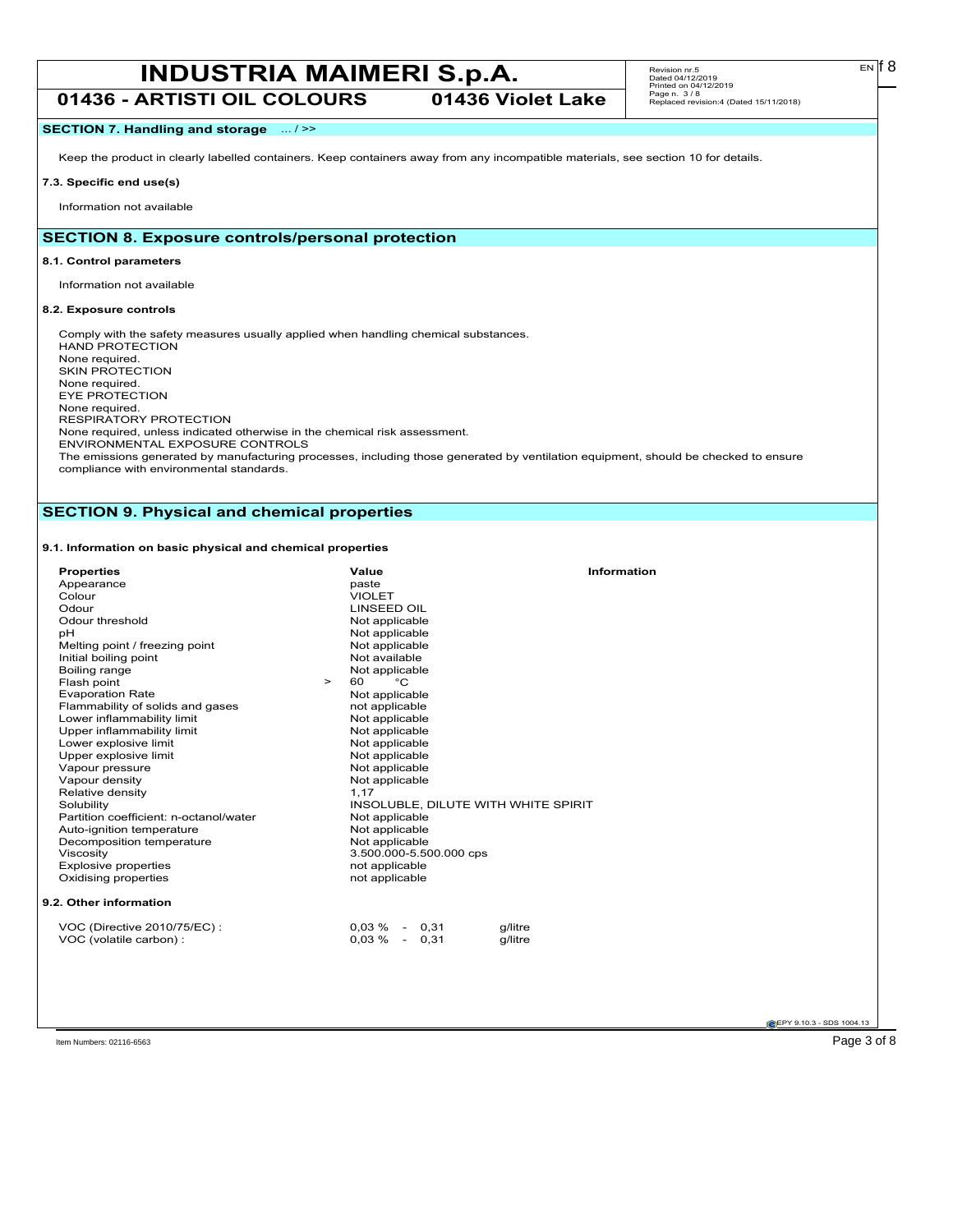**01436 - ARTISTI OIL COLOURS 01436 Violet Lake**

**10.1. Reactivity**

There are no particular risks of reaction with other substances in normal conditions of use.

# **10.2. Chemical stability**

The product is stable in normal conditions of use and storage.

#### **10.3. Possibility of hazardous reactions**

No hazardous reactions are foreseeable in normal conditions of use and storage.

#### **10.4. Conditions to avoid**

None in particular. However the usual precautions used for chemical products should be respected.

#### **10.5. Incompatible materials**

Information not available

#### **10.6. Hazardous decomposition products**

Information not available

# **SECTION 11. Toxicological information**

According to currently available data, this product has not yet produced health damages. Anyway, it must be handled according to good industrial practices.

#### **11.1. Information on toxicological effects**

Metabolism, toxicokinetics, mechanism of action and other information

Information not available

Information on likely routes of exposure

Information not available

Delayed and immediate effects as well as chronic effects from short and long-term exposure

Information not available

Interactive effects

Information not available

ACUTE TOXICITY

LC50 (Inhalation) of the mixture: Not classified (no significant component)<br>
LD50 (Oral) of the mixture: Not classified (no significant component) LD50 (Oral) of the mixture: Not classified (no significant component)<br>
LD50 (Dermal) of the mixture: Not classified (no significant component) Not classified (no significant component)

#### SKIN CORROSION / IRRITATION

Does not meet the classification criteria for this hazard class

SERIOUS EYE DAMAGE / IRRITATION

Does not meet the classification criteria for this hazard class

RESPIRATORY OR SKIN SENSITISATION

Does not meet the classification criteria for this hazard class

EPY 9.10.3 - SDS 1004.13

Item Numbers: 02116-6563 Page 4 of 8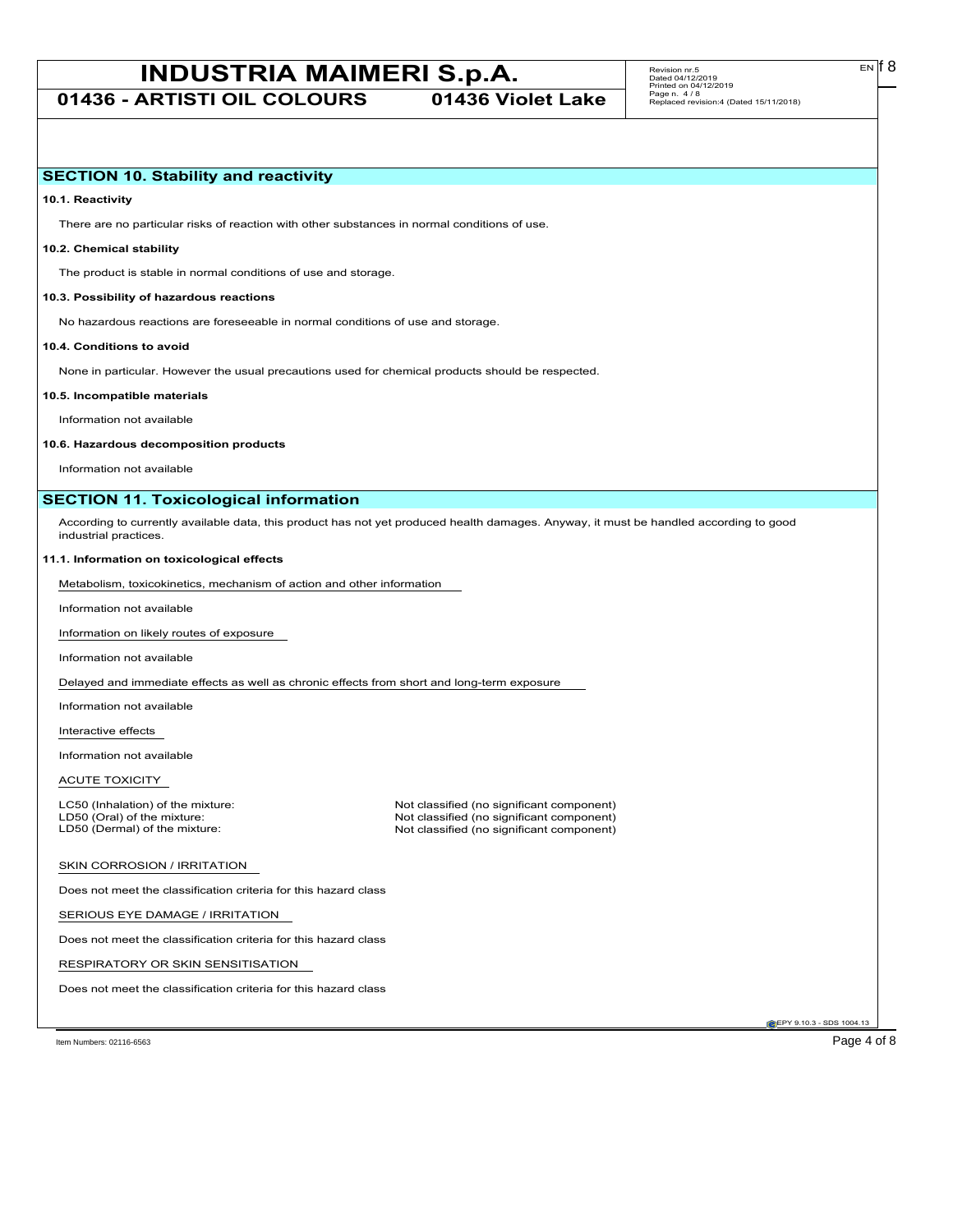**01436 - ARTISTI OIL COLOURS 01436 Violet Lake**

# **SECTION 11. Toxicological information** ... / >>

# GERM CELL MUTAGENICITY

Does not meet the classification criteria for this hazard class

CARCINOGENICITY

Does not meet the classification criteria for this hazard class

REPRODUCTIVE TOXICITY

Does not meet the classification criteria for this hazard class

# STOT - SINGLE EXPOSURE

Does not meet the classification criteria for this hazard class

# STOT - REPEATED EXPOSURE

Does not meet the classification criteria for this hazard class

# ASPIRATION HAZARD

Does not meet the classification criteria for this hazard class Viscosity: 3.500.000-5.500.000 cps

# **SECTION 12. Ecological information**

Use this product according to good working practices. Avoid littering. Inform the competent authorities, should the product reach waterways or contaminate soil or vegetation.

#### **12.1. Toxicity**

Information not available

# **12.2. Persistence and degradability**

Information not available

### **12.3. Bioaccumulative potential**

Information not available

# **12.4. Mobility in soil**

Information not available

### **12.5. Results of PBT and vPvB assessment**

On the basis of available data, the product does not contain any PBT or vPvB in percentage greater than 0,1%.

#### **12.6. Other adverse effects**

Information not available

# **SECTION 13. Disposal considerations**

#### **13.1. Waste treatment methods**

Reuse, when possible. Neat product residues should be considered special non-hazardous waste. Disposal must be performed through an authorised waste management firm, in compliance with national and local regulations. CONTAMINATED PACKAGING Contaminated packaging must be recovered or disposed of in compliance with national waste management regulations.

**EPY 9.10.3 - SDS 1004.13**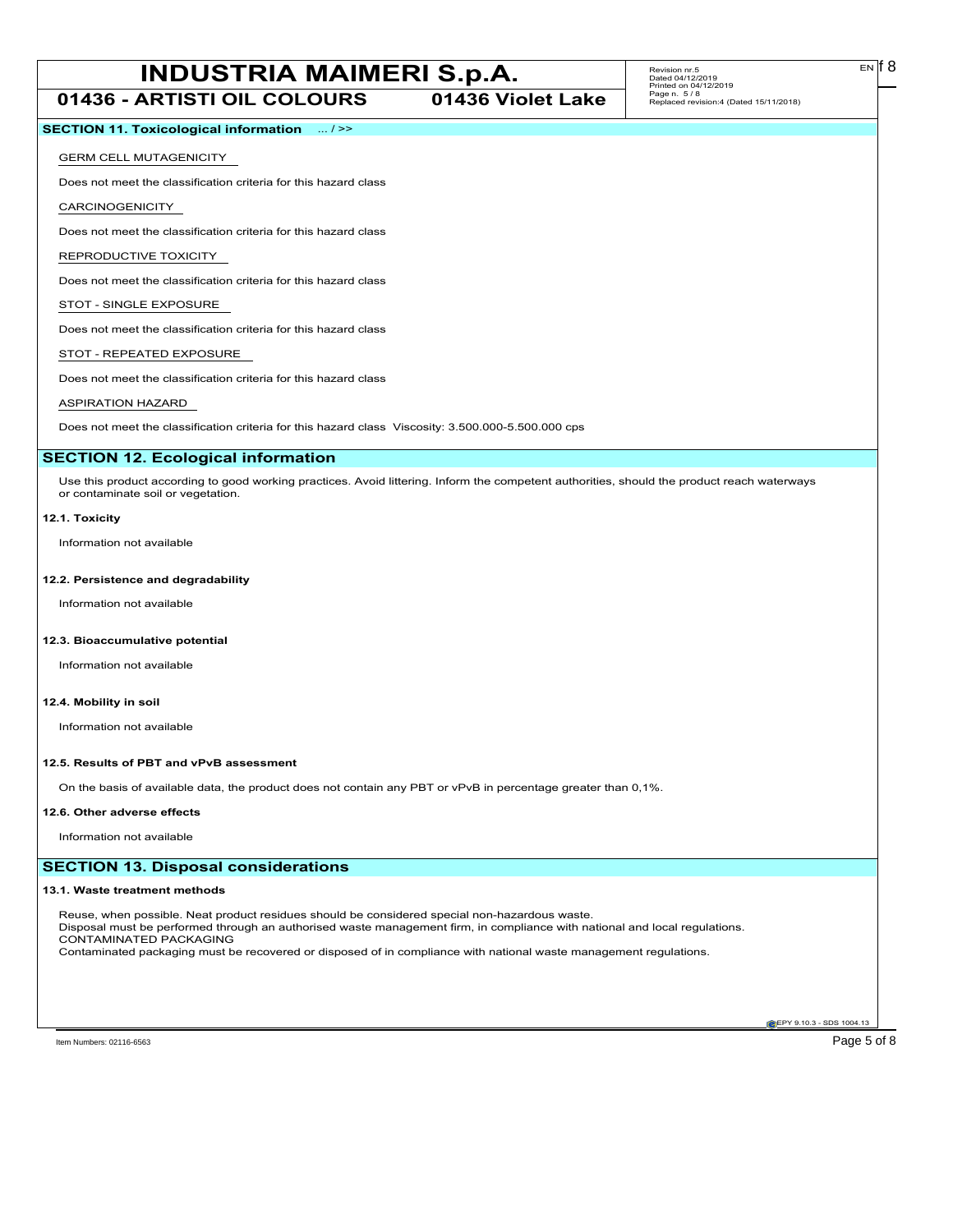**01436 - ARTISTI OIL COLOURS 01436 Violet Lake**

# **SECTION 14. Transport information**

The product is not dangerous under current provisions of the Code of International Carriage of Dangerous Goods by Road (ADR) and by Rail (RID), of the International Maritime Dangerous Goods Code (IMDG), and of the International Air Transport Association (IATA) regulations.

#### **14.1. UN number**

Not applicable

## **14.2. UN proper shipping name**

Not applicable

#### **14.3. Transport hazard class(es)**

Not applicable

### **14.4. Packing group**

Not applicable

### **14.5. Environmental hazards**

Not applicable

#### **14.6. Special precautions for user**

Not applicable

**14.7. Transport in bulk according to Annex II of Marpol and the IBC Code**

Information not relevant

# **SECTION 15. Regulatory information**

#### **15.1. Safety, health and environmental regulations/legislation specific for the substance or mixture**

Seveso Category - Directive 2012/18/EC: None

Restrictions relating to the product or contained substances pursuant to Annex XVII to EC Regulation 1907/2006 **None** 

#### Substances in Candidate List (Art. 59 REACH)

On the basis of available data, the product does not contain any SVHC in percentage greater than 0,1%.

Substances subject to authorisation (Annex XIV REACH) **None** 

Substances subject to exportation reporting pursuant to (EC) Reg. 649/2012:

**None** 

Substances subject to the Rotterdam Convention: None

Substances subject to the Stockholm Convention: **None** 

Healthcare controls Information not available

# **15.2. Chemical safety assessment**

A chemical safety assessment has not been performed for the preparation/for the substances indicated in section 3.

Item Numbers: 02116-6563 Page 6 of 8

EPY 9.10.3 - SDS 1004.13

EN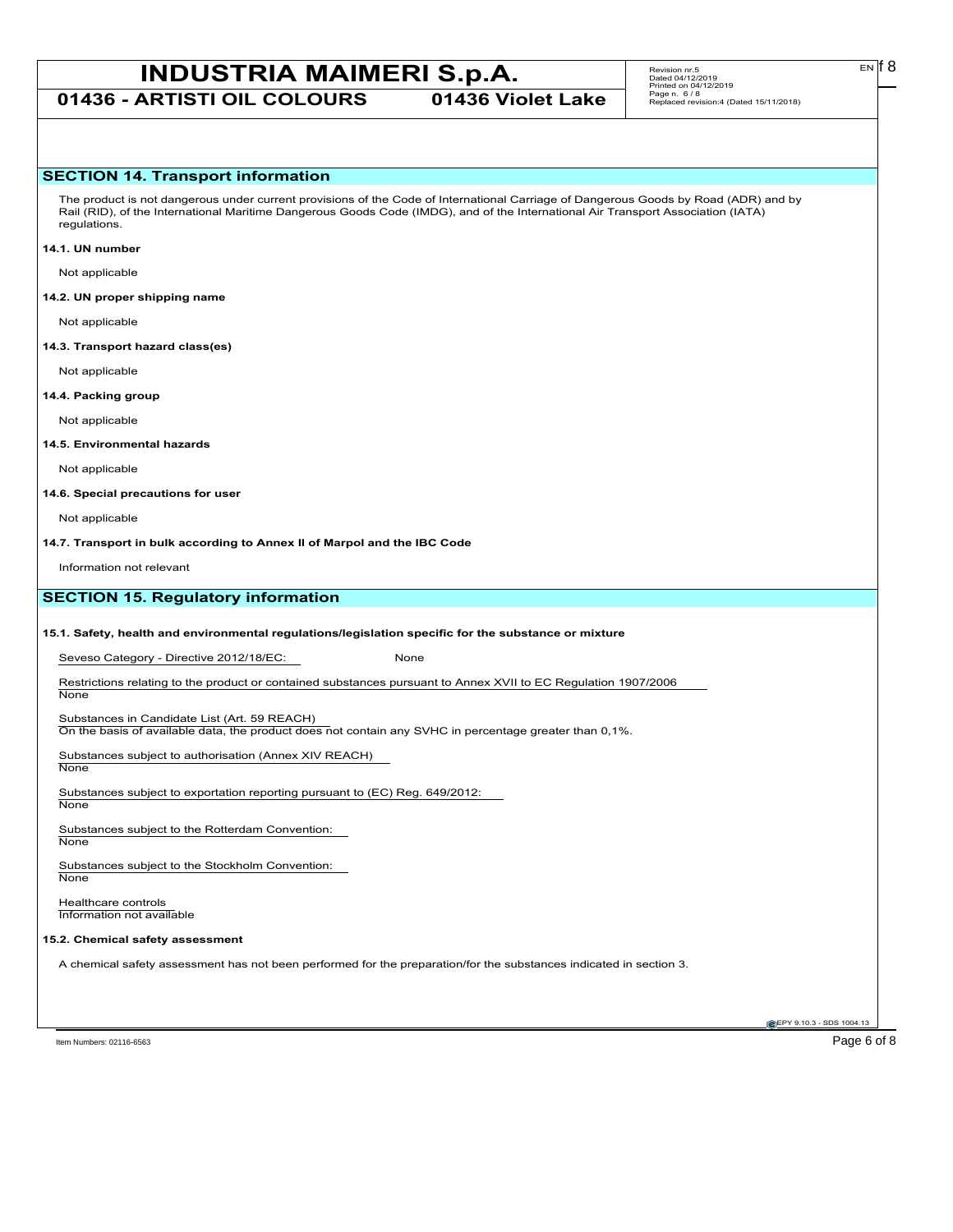**01436 - ARTISTI OIL COLOURS 01436 Violet Lake**

# Revision nr.5 Dated 04/12/2019 Printed on 04/12/2019 Page n. 7 / 8 Replaced revision:4 (Dated 15/11/2018)

# **SECTION 16. Other information**

LEGEND:

- ADR: European Agreement concerning the carriage of Dangerous goods by Road
- CAS NUMBER: Chemical Abstract Service Number - CE50: Effective concentration (required to induce a 50% effect)
- CE NUMBER: Identifier in ESIS (European archive of existing substances)
- CLP: EC Regulation 1272/2008
- DNEL: Derived No Effect Level
- EmS: Emergency Schedule
- GHS: Globally Harmonized System of classification and labeling of chemicals
- IATA DGR: International Air Transport Association Dangerous Goods Regulation
- IC50: Immobilization Concentration 50%
- IMDG: International Maritime Code for dangerous goods
- IMO: International Maritime Organization
- INDEX NUMBER: Identifier in Annex VI of CLP
- LC50: Lethal Concentration 50%
- LD50: Lethal dose 50%
- OEL: Occupational Exposure Level
- PBT: Persistent bioaccumulative and toxic as REACH Regulation
- PEC: Predicted environmental Concentration
- PEL: Predicted exposure level
- PNEC: Predicted no effect concentration
- REACH: EC Regulation 1907/2006
- RID: Regulation concerning the international transport of dangerous goods by train
- TLV: Threshold Limit Value
- TLV CEILING: Concentration that should not be exceeded during any time of occupational exposure.
- TWA STEL: Short-term exposure limit
- TWA: Time-weighted average exposure limit
- VOC: Volatile organic Compounds
- vPvB: Very Persistent and very Bioaccumulative as for REACH Regulation
- WGK: Water hazard classes (German).
- GENERAL BIBLIOGRAPHY
- 1. Regulation (EC) 1907/2006 (REACH) of the European Parliament
- 2. Regulation (EC) 1272/2008 (CLP) of the European Parliament
- 3. Regulation (EU) 790/2009 (I Atp. CLP) of the European Parliament
- 4. Regulation (EU) 2015/830 of the European Parliament
- 5. Regulation (EU) 286/2011 (II Atp. CLP) of the European Parliament
- 6. Regulation (EU) 618/2012 (III Atp. CLP) of the European Parliament
- 7. Regulation (EU) 487/2013 (IV Atp. CLP) of the European Parliament
- 8. Regulation (EU) 944/2013 (V Atp. CLP) of the European Parliament
- 9. Regulation (EU) 605/2014 (VI Atp. CLP) of the European Parliament
- 10. Regulation (EU) 2015/1221 (VII Atp. CLP) of the European Parliament
- 11. Regulation (EU) 2016/918 (VIII Atp. CLP) of the European Parliament
- 12. Regulation (EU) 2016/1179 (IX Atp. CLP)
- 13. Regulation (EU) 2017/776 (X Atp. CLP)
- 14. Regulation (EU) 2018/1480 (XIII Atp. CLP)
- The Merck Index. 10th Edition
- Handling Chemical Safety
- INRS Fiche Toxicologique (toxicological sheet)
- Patty Industrial Hygiene and Toxicology
- N.I. Sax Dangerous properties of Industrial Materials-7, 1989 Edition
- IFA GESTIS website
- ECHA website
- Database of SDS models for chemicals Ministry of Health and ISS (Istituto Superiore di Sanità) Italy

Note for users:

The information contained in the present sheet are based on our own knowledge on the date of the last version. Users must verify the suitability and thoroughness of provided information according to each specific use of the product. This document must not be regarded as a guarantee on any specific product property. The use of this product is not subject to our direct control; therefore, users must, under their own responsibility, comply with the current health and safety laws and regulations. The producer is relieved from any liability arising from improper uses.

Provide appointed staff with adequate training on how to use chemical products.

**EPY 9.10.3 - SDS 1004.13**